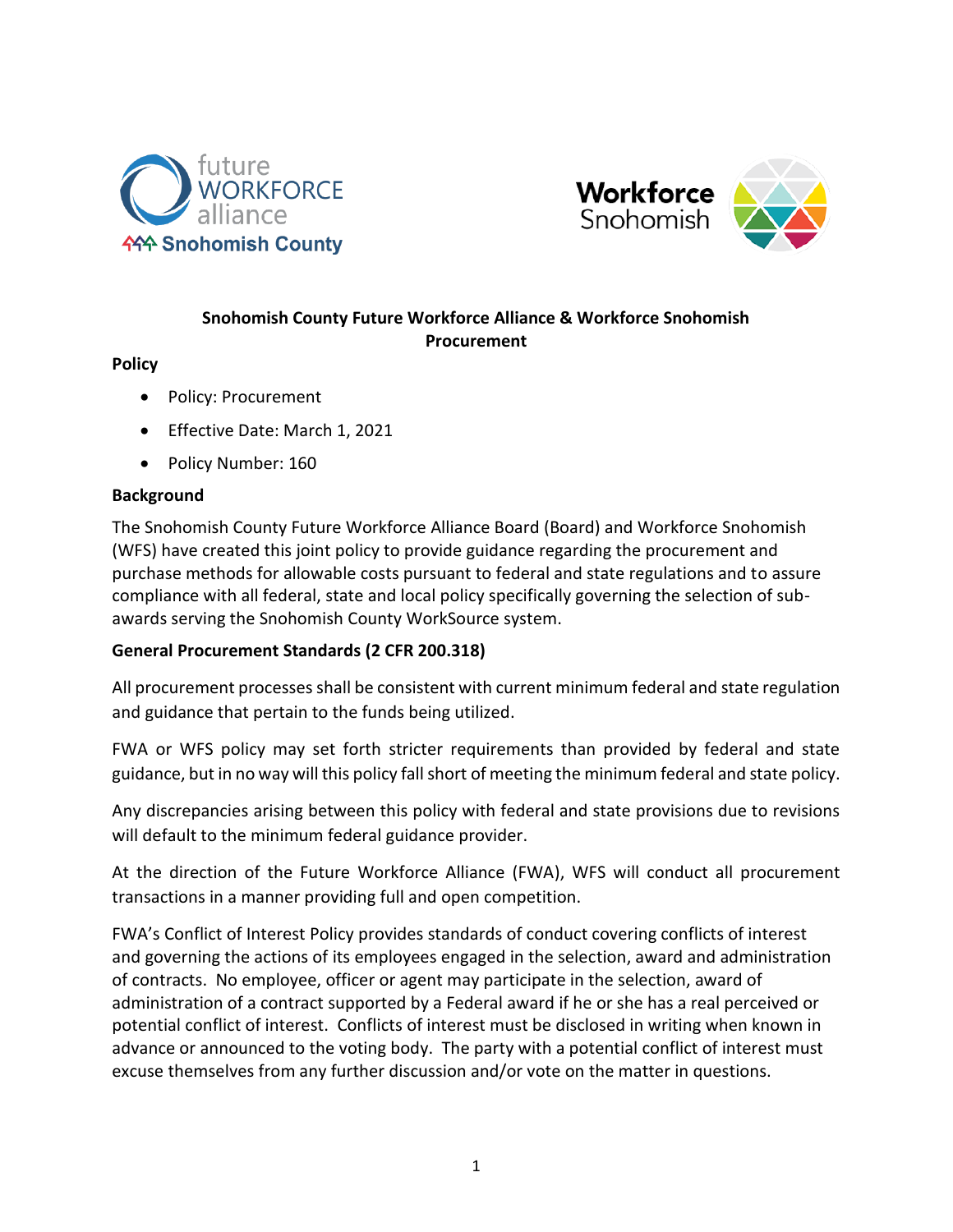FWA nor WFS will not discriminate in the procurement and award process against any bidder because of race, color, religion, national origin, political affiliation, sexual preference, gender identity, age, or sex.

FWA and WFS shall ensure that minority and women-owned businesses are provided the maximum practicable opportunity to compete for contracts.

WFS will maintain oversight to ensure that contractors perform in accordance with the terms, conditions, and specification of their contracts.

WFS will verify all sub recipient or vendors for contracts over \$25,000 are not disbarred or suspended. The procurement officer will use the System for Award Management (SAM) website to complete this prior to approval of procurement form.

## **Competition (2 CFR 200.319)**

All procurement transactions must be conducted in a manner providing full and open competition consistent with the standards provided in section 200.319 of 2 CFR 200. In order to ensure objective contractor performance and eliminate unfair competitive advantage, contractors that develop or draft specifications, requirements, statements of work or invitation for bids or requests for proposals must be excluded from competing for such procurements.

WFS procurement transactions will contain no requirements that unduly restrict competition as specified in 200.319(a) and (b).

# **Workforce Snohomish will procure goods and services using one of the following methods related to the total anticipated cost of procurement. (2 CFR 200.320)**

### **Micro Purchases**

Procurement by micro purchases is the acquisition of goods or services, whereby the aggregate dollar amount does not exceed the micro-purchase threshold. Micro purchases do not require the solicitation of competitive quotations or bids if the costs are determined to be reasonable. Micro purchases will be distributed equitably among qualified suppliers.

### **Small Purchases**

Small purchase procedures are those relatively simple and informal procurement methods for securing services, supplies, or other property that do not cost more than the Simplified Acquisition Threshold. If small purchase procedures are used, price or rate quotations must be obtained from an adequate number of qualified sources.

### **Procurement by Competitive Proposals**

The technique of competitive proposals is normally conducted with more than one source submitting an offer, and either a fixed price or cost-reimbursement type of contract is awarded.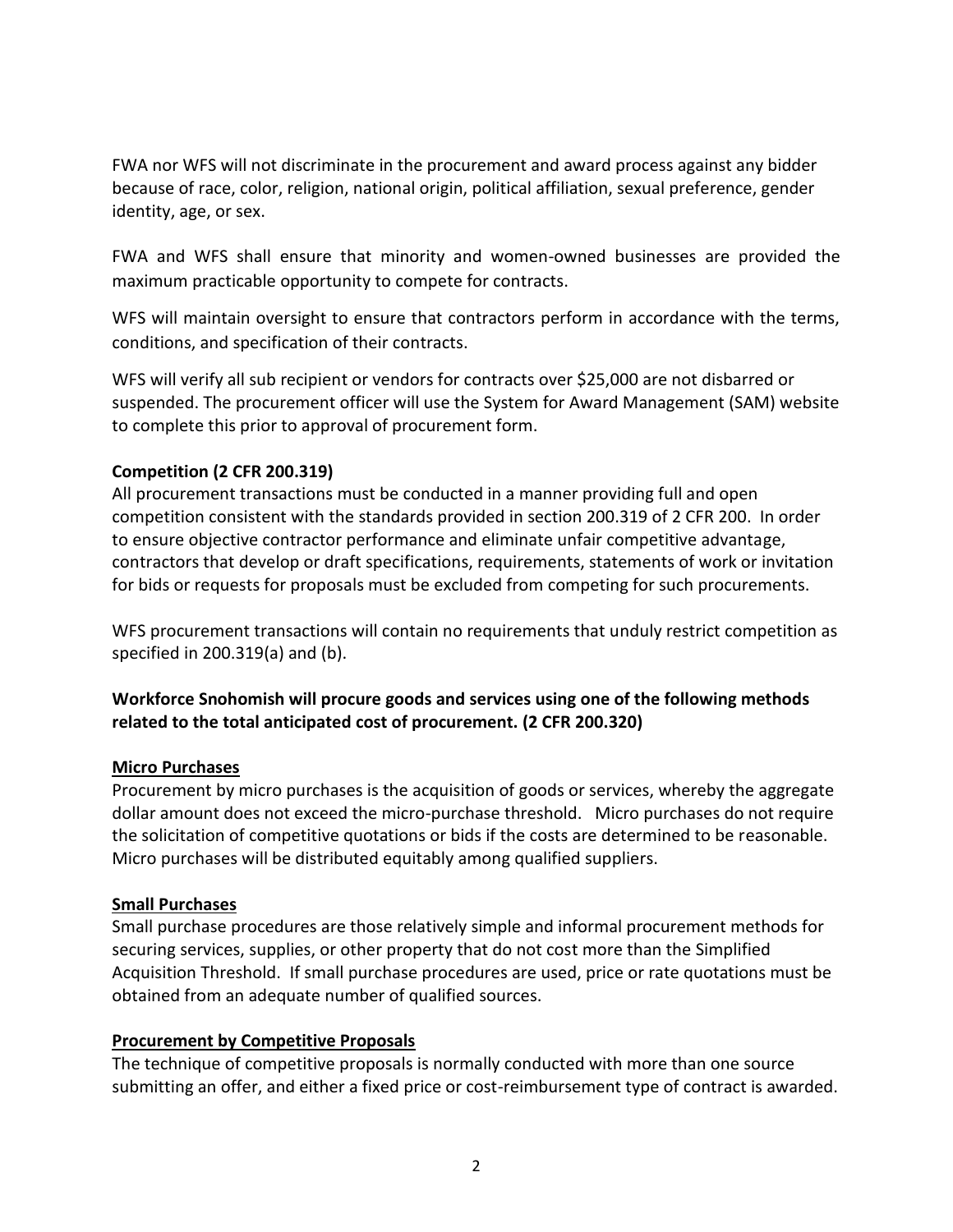It is generally used when conditions are not appropriate for the use of sealed bids. If this method is used, the following requirements apply:

- Procurements for new service providers or modifications of existing contracts over \$250,000 must be approved by the FWA Board of Directors or Executive Committee.
- Request for Proposals (RFP's) must be publicized and identify all evaluation factors and their relative importance.
- Proposals must be solicited from an adequate number of qualified sources.
- Description of required services or components, clear description of any technical requirements and evaluation factors will be identified in the request for proposal.
- Responses will be reviewed and evaluated based on consistent grading methods for each proposal. Review Committees will be established for evaluating delivery of services.
- When selecting contractors and service providers, awards will be made to the responsible firm whose proposal is most advantageous to the program.
- Selection consideration will be given to such matters as:
	- ◆ Fees or costs
	- The ability, capacity and skill of the bidder to perform the contract or provide the goods and services within the time specified without delay or interference.
	- The character, integrity, reputation, experience and efficiency of the bidder.
	- Previous and existing compliance by the bidder with laws and ordinance relating to contracts, goods, or services;
	- The sufficiency of the financial resources and ability of the bidder to perform the contract or provide the goods or services.
	- The quality, availability and adaptability of the goods or services to the particular use required.
	- The quality of performance of previous contracts, goods, or services.
- The Board will consider and approve all competitive procurement awards governed under this policy.
- WFS will maintain records sufficient to detail the history of procurement.
- Bidders will be notified with the results of the procurement. Bidders may file a written appeal within seven (7) business days after the award to the President/CEO of WFS and the Board Director. Appeals will be handled according to Workforce Snohomish complaint resolution procedures and with oversight by the Board Executive Committee.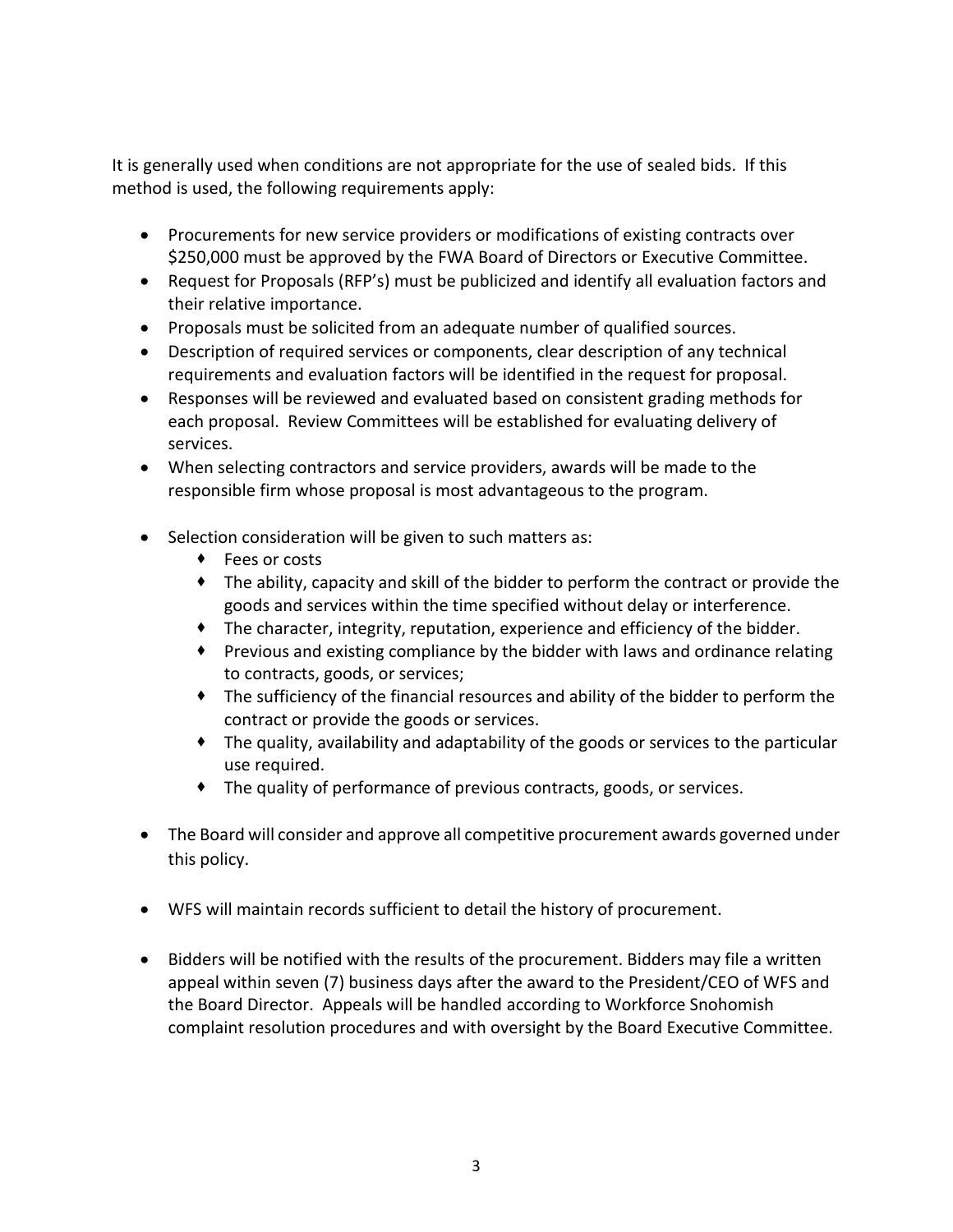# **Sealed Bids**

This method is used when procuring the acquisition of services and other property through formal advertising.

- Typically used for construction contracts
- Bids must be publicly solicited
- Two or more bidders are willing and able to compete and qualified to do the work.
- Firm fixed-price contract is feasible; a bidder can be selected based on price

### **Noncompetitive Proposals (Sole Source)**.

Procurement by noncompetitive proposals, or sole source, is procurement through solicitation of a proposal from only one source. Such noncompetitive procurements will be minimized whenever possible. It may be used only when one or more the following conditions apply.

- 1. The item is available only from a single source;
- 2. The public exigency or emergency for the requirement will not permit a delay related to the use of a competitive solicitation process
- 3. The Federal awarding agency or pass-through entity expressly authorized noncompetitive proposals in response to a written request from the non-Federal entity, or
- 4. After solicitation of a number of sources, competition is determined inadequate.

The Chair of the Future Workforce Alliance or their designee may authorize a waiver and permit sole source procurement of a subrecipient, except in circumstances where a vote of the Local Workforce Development Board is required to comply with federal and state regulations.

### **References:**

OMB Uniform Guidance 2 CFR Part 200

• Parts 200.318 – 200.326

Final Guidance: Uniform Administrative Requirements, Cost Principles, and Audit Requirements for Federal Awards, Office of Management and Budget (OMB); Federal Register Vol. 70, No. 244

• 2 CFR Part 2900, Department of Labor

Public Law 113-128 Workforce Innovation and Opportunity Act of 2014, Sections 107(d)(10), 107(g)(1), 123, 134(c)(2)(C)

WorkSource System Policy 5404: Procurement and Selection of One-Stop Operators and Service Providers.

Workforce Snohomish Policy 2050: Procurement and Selection of a One-Stop Operator Policy Workforce Snohomish Policy 1080-3: Procurement Policy

Snohomish County Future Workforce Alliance Policy 170: Business Continuity Policy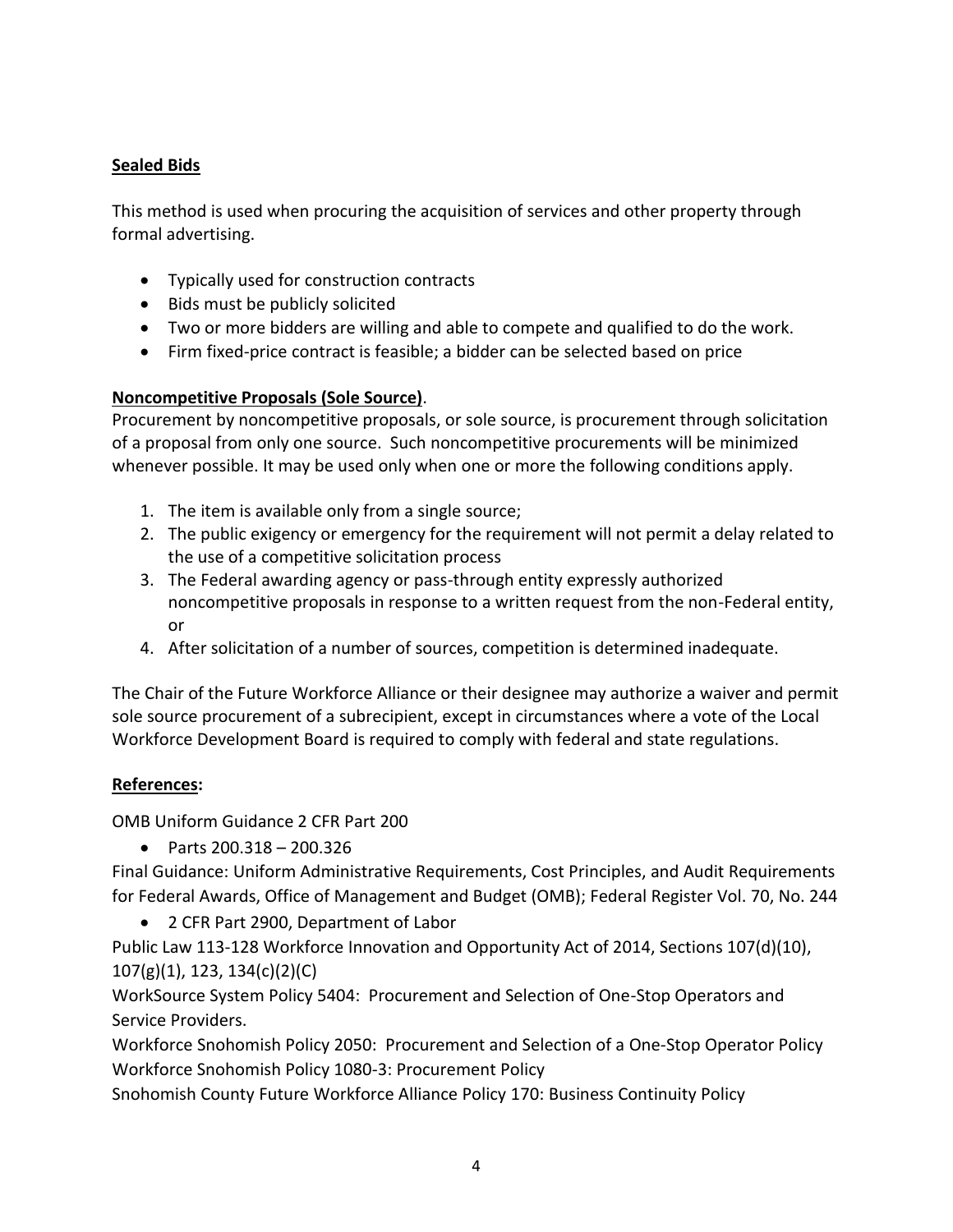## **Supersedes:** N/A

### **Definitions:**

*Conflict of Interest***:** Conflict between the official responsibilities and the private interests of a person or entity that is in a position of trust. A conflict of interest would arise when an individual or organization has a financial or other interest in or participates in the selection or award of funding for an organization.

*Contractor/ vendor:* A contractor is an entity that is a dealer, distributor, merchant, or other seller providing goods or services that are required for the conduct of a Federal program to which the following characteristics apply:

- Provides the goods and services within normal business operations,
- Provides similar goods or services to many different purchasers,
- Operates in a competitive environment,
- Provides good or services that are ancillary to the operation of the Federal program,
- Is not subject to the Federal compliance requirements of the program

*Sub-Award: -* A sub-award is provided by a pass-through entity to a subrecipient for the subrecipient to carry out part of a federal award received by the pass-through entity. It does not include payments to a contractor or payments to an individual that is a beneficiary of a federal program. A sub award may be provided through any form of legal agreement, including an agreement that the pass-through entity considers a contract.

*Subrecipient:* An entity that receives federal assistance passed through from a prime recipient or another subrecipient to carry out or administer a federal program. Distinguishing characteristics of a subrecipient include:

- Determination of eligibility for the Federally funded program,
- Has its performance measured against the objective of the Federal program,
- Has responsibility for programmatic decision-making,
- Has responsibility for adherence to applicable Federal program compliance requirements,
- Uses the Federal funds to carry out a program of the organization as opposed to providing goods or services for a program.

*Procurement:* For the purposes of this policy, the term procurement includes any action that obligates funds for the purchase of equipment, materials, supplies and services, beginning with the process for determining need and ending with contract completion and closeout. WIOA and Non-WIOA procurement will be governed either by the requirements specific to Federal or state granted funds or Washington law, as appropriate.

*Request for Quotations (RFQ):* A RFQ is a process that is used to acquire the price(s) and